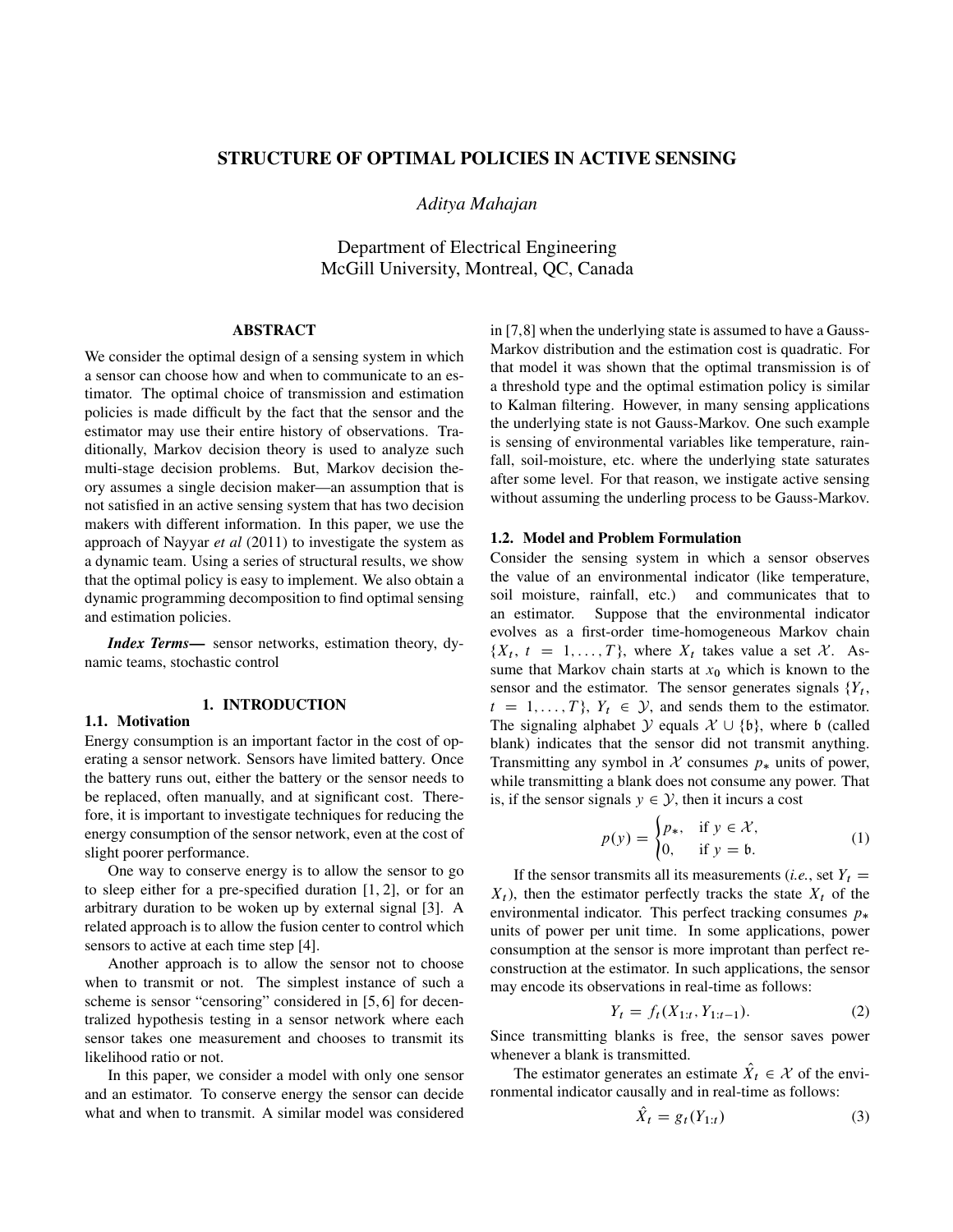The quality of estimation is determined by a distortion metric d on X. The distortion at time t is given by  $d(X_t, \hat{X}_t)$ . Thus, it is possible to trade-off power consumed at the sensor with the distortion at the estimator. To quantify this trade-off, define the *cost* incurred at time t as

$$
c(X_t, \hat{X}_t, Y_t) = p(Y_t) + \lambda d(X_t, \hat{X}_t)
$$

where  $\lambda > 0$  is a scaling factor.

The system operates for a horizon T. The collection  $f :=$  $(f_1, \ldots, f_T)$  is called a *transmission policy* while the collection  $\mathbf{g} := (g_1, \ldots, g_T)$  is called an *estimation policy*. The performance of any policy  $(f, g)$  is given by the *expected cost* 

$$
J(\mathbf{f}, \mathbf{g}) := \mathbb{E}^{(\mathbf{f}, \mathbf{g})} \Big[ \sum_{t=1}^{T} p(Y_t) + \lambda d(X_t, \hat{X}_t) \Big] \tag{4}
$$

where the expectation is with respect to the joint measure induced on  $\{(X_t, Y_t, \hat{X}_t), t = 1, \ldots, T\}$  induced by the choice of the policy  $(f, g)$ .

We are interested in the following optimization problem.

**Problem 1** *Given the statistics of the Markov process*  $\{X_t, t = I\}$  $1, \ldots, T$ , the transmission cost  $p_*$ , the distortion function d, and the scaling factor  $\lambda$ , pick a causal policy  $(f, g)$  of the *form* (2) *and* (3) *that minimizes*  $J(f, g)$  *given by* (4)*.* 

# 2. STRUCTURE AND IMPLEMENTATION OF OPTIMAL POLICIES

# 2.1. Structure of optimal policies

The salient feature of the above model is that the data available at the sensor and the estimator is increasing with time. The complexity of storing and processing this data increases with time. We are interested in identifying a sufficient statistic that does not increase with time. Finding such a sufficient statistic is difficult for the following reason. The system is dynamic. So, not only should the sufficient statistic at time  $t$ be sufficient for the cost incurred at time  $t$ , it should also be sufficient to calculate the sufficient statistic at time  $t + 1$ . Such a sufficient statistic is called an information state in stochastic control [9]. Normally, Markov decision theory is used to find such information states. However, Markov decision theory is restricted to systems with one decision maker, so it cannot be used directly in the above model which has two decision makers: the sensor and the encoder.

To circumvent these difficulties we use the framework developed in [10]. Using this framework we prove the the structure of optimal transmission and estimation policies in four stages. A brief proof outline is presented in Section 2.3.

**Stage 1** The sensor may ignore the history of past observations and use a transmitting policy of the form

$$
Y_t = f_t(X_t, Y_{1:t-1})
$$

without any loss of optimality.

This stage removes part of the (time-increasing) data at the sensor. Even after that, the data at the sensor and the estimator is increasing with time.

Stage 2 The sensor and the estimator may restrict attention to policies that have the following structure without any loss of optimality.

1. The sensor either transmits its current observation or a blank. Formally, the transmission policy f is such that

$$
\forall t, Y_t \in \{X_t, \mathfrak{b}\}
$$

2. If the estimator receives a non-blank symbol, it chooses that symbol as its estimate. Formally, the estimation policy g is such that

$$
\forall t, y_t \neq \mathfrak{b} \implies g(y_{1:t}) = y_t.
$$

The second stage shows that causal real-time coding does not improve performance.

**Stage 3** Let  $\Delta X$  denote the space of probability distributions on X. For any transmission policy **f** define  $\Pi_t \in \Delta X$ as

$$
\Pi_t(x) = \mathbb{P}(X_t = x \mid Y_{1:t-1}).
$$

 $\Pi_t$  depends on the policy **f** only through  $(f_1, \ldots, f_{t-1})$ . The sensor and the estimator may use  $\Pi_t$  as a sufficient statistic for  $Y_{1:t-1}$  without any loss of optimality. Thus, using transmission and estimation policies of the form

$$
Y_t = f_t(X_t, \Pi_t)
$$
 and  $\hat{X}_t = g_t(Y_t, \Pi_t)$ 

does not entail any loss of optimality.

The third stage shows that we may *compress*  $Y_{1:t-1}$  into  $\Pi_t$ . Thus, the sensor and the estimator do not need to store  $Y_{1:t-1}$  (which is increasing with time). They can store  $\Pi_t$  instead which takes values in a time invariant space. However, in practice, the space required for storing  $\Pi_t$  is much larger than the space required for storing  $Y_{1:t-1}$ . If X is finite,  $\Pi_t$ is a real-vector; if X is continuous, then  $\Pi_t$  is a real-valued function. Nonetheless, combining the result of Stage 3 with that of Stage 2 proves an efficient implementation of the optimal policy.

**Stage 4** Let  $\tau = \tau_t(Y_{1:t-1})$  denote the last time before t when the sensor transmitted a non-blank, i.e.,

$$
\tau = \max\{s < t : Y_s \neq \mathfrak{b}\}
$$

If all the  $Y_s$  are blank, then we set  $\tau = 0$ . The sensor and estimator may use  $(X_{\tau}, t - \tau)$  as a sufficient statistic for  $\Pi_t$ without any loss of optimality. In other words, using transmission and estimation policies of the form

 $X_t = f_t(X_t, X_\tau, t - \tau)$  and  $\hat{X}_t = g_t(Y_t, X_\tau, t - \tau)$ 

does not entail any loss of optimality.

#### 2.2. Implementation of optimal policies

The policies given in Stage 4 can be implemented as follows. For a given t and  $t - \tau$ , the sensor needs to store the array of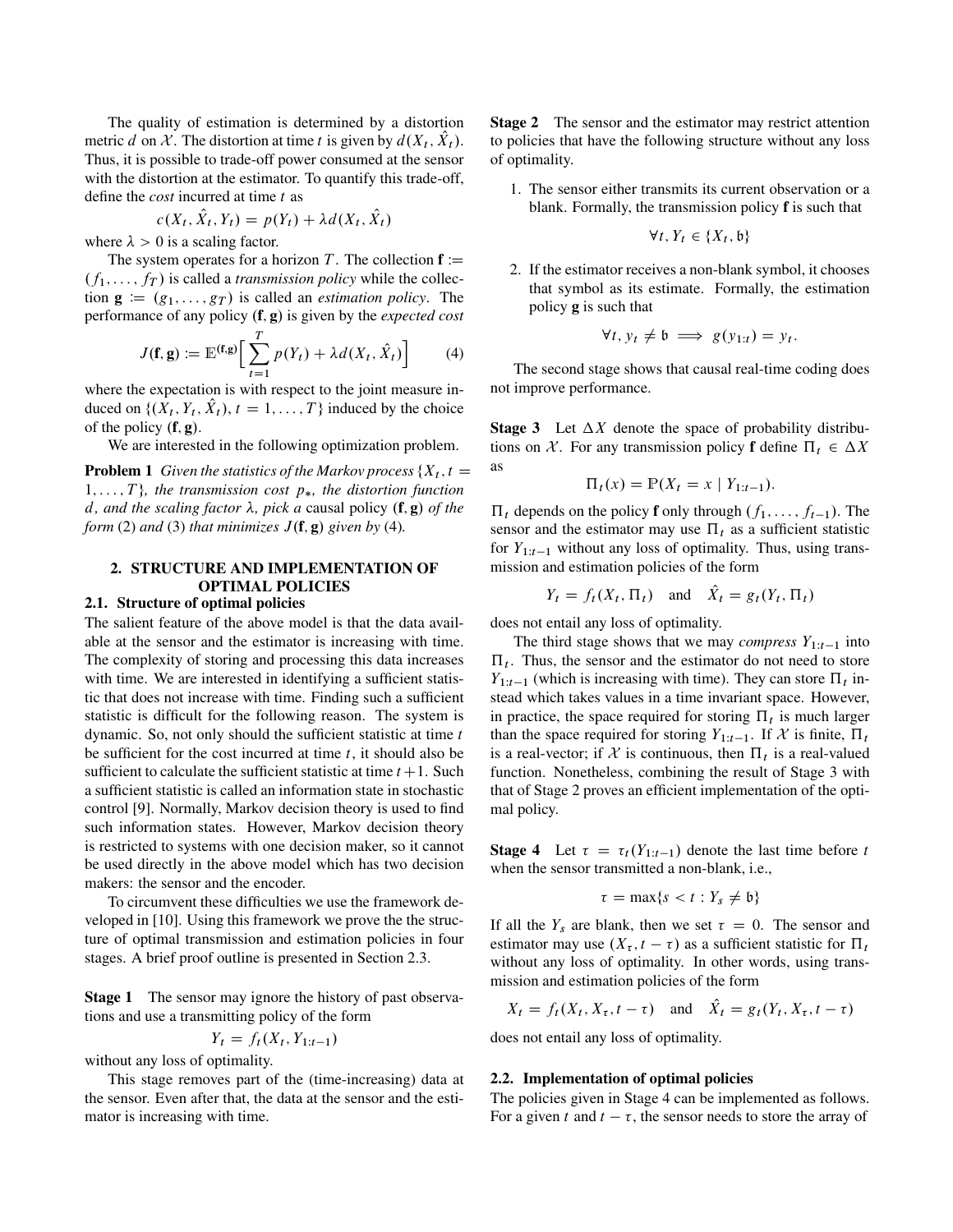Algorithm 1: Sensor Policy

let  $n = 0$  and  $x<sub>\tau</sub> = x<sub>0</sub>$ for every *t* do let  $n = n + 1$ if  $(x_t, x_\tau) \in A(t, n)$  then transmit  $x_t$ let  $x_{\tau} = x_t$ ,  $n = 0$ else transmit b

Algorithm 2: Estimator Policy

let  $n = 0$  and  $x<sub>\tau</sub> = x<sub>0</sub>$ for every *t* do let  $n = n + 1$ if  $y_t = b$  then | estimate  $B(t, n)[x_{\tau}]$ else estimate  $y_t$ let  $x_{\tau} = y_t$ ,  $n = 0$ 

indices

$$
A(t, t - \tau) = \{x, x' \in \mathcal{X} : f_t(x, x', t - \tau) = x\}
$$

and for each  $x' \in \mathcal{X}$ , the estimator needs to store

$$
B(t, t-\tau)[x'] = g_t(\mathfrak{b}, x', t-\tau).
$$

Using this stored information, the sensor and estimator operate as shown in Algorithms 1 and 2.

For infinite horizon problems, the arrays  $A$  and  $B$  only depend on  $t - \tau$  and not on t. Thus, instead of storing a sequence of time varying arrays, we only need to store one 2D array  $(A \text{ and } B, \text{ respectively})$  at the sensor and the estimator. In many applications, we can bound the maximum time between successive non-blank transmission, i.e., upper bound  $t - \tau$ . Suppose this bound is N. Then the memory required to store A and B is at most  $N \cdot |\mathcal{S}|^2$ .

## 2.3. Outline of the proof

We briefly outline the important steps of the proof. To prove Stage 1, we show the following.

**Lemma 1** Define  $R_t = (X_t, Y_{1:t-1})$ . For any policy  $(f, g)$ :

1. The process  $R_t$  is a controlled Markov process with *control action*  $Y_t$ *, i.e.,* 

$$
\mathbb{P}(R_{t+1} | R_{1:t}, Y_{1:t}) = \mathbb{P}(R_{t+1} | R_t, Y_t)
$$

2. The expected conditional cost given  $(R_{1:t}, Y_{1:t})$  de*pends only on*  $(R_t, Y_t)$ *, i.e.,* 

$$
\mathbb{E}[c(X_t, \hat{X}_t, Y_t) | R_{1:t}, Y_{1:t}] = \mathbb{E}[c(X_t, \hat{X}_t, Y_t) | R_t, Y_t].
$$

The proof of the above lemma follows by showing conditional independence between appropriate random variables.

Arbitrarily fix the estimation policy g and consider the optimal design of the transmission policy. Markov decision theory [9] and Lemma 1 imply the result of Stage 1.

The proof of the result of Stage 2 proceeds by backward induction and an interchange argument. Fix a time  $t$ . Assume that the policy from time  $t + 1$  up to T has the structure of Stage 2, while the policy from time 1 up to  $t$  has the structure of Stage 1. We can then construct an alternative policy that has the structure of Stage 2 from  $t$  up to  $T$  and performs as well as the original policy. (The details of this construction are omitted due to space limitations).

Thus, starting with a policy that has the structure of Stage 1, we can proceed iteratively in a backward manner and construct an alternative policy that has the structure of Stage 2, but performs as well as the original policy. This construction implies the result of Stage 2.

To prove the result of Stage 3, we use the framework developed in [10] and consider the system from a point of view of a coordinator that observes the common data  $Y_{1:t-1}$  available at both the sensor and the estimator. This coordinator chooses maps  $\varphi : \mathcal{X} \mapsto \mathcal{Y}$  and  $\gamma : \mathcal{Y} \mapsto \mathcal{X}$  that are used by the sensor and the estimator to select their actions  $(Y_t)$  and  $\hat{X}_t$ , respectively) as a function of their *local* data ( $X_t$  and  $Y_t$ respectively). Thus, first the coordinator chooses the maps  $(\varphi_t, \gamma_t)$  using a coordination policy  $\mathbf{h} = (h_1, \dots, h_T)$  as:

$$
(\varphi_t, \gamma_t) = h_t(Y_{1:t-1})
$$

and then the sensor and the estimator choose their actions as

$$
Y_t = \varphi_t(X_t), \quad \hat{X}_t = \gamma_t(Y_t).
$$

Mahajan *et al* [10] shows that this *coordinated system* is equivalent to the original system. Furthermore, the coordinated system is a centralized (single-agent) partially observed system. So, we can use the results from POMDPs (partially observable Markov decision processes) to find the structure of the optimal policies and translate that result back to the original model. These steps give the result of Stage 3.

Stage 4 follows from the fact that if we are using policies of the form of Stage 2, then  $\Pi_t(x_t)$  depends on  $Y_{1:t-1}$ through only  $Y_{\tau:t-1}$ . By definition  $Y_{\tau} = X_{\tau}$  and  $Y_{s} = \mathfrak{b}$ ,  $s = \tau + 1, \ldots, t - 1$ . This yields the result of Stage 4.

# 3. DYNAMIC PROGRAMMING DECOMPOSITION

We cannot directly obtain a dynamic programming decomposition for the above model because it has two decision makers, the sensor and the estimator. Markov decision theory assume one decision maker. Nonetheless, we can use the framework of [10] and consider the system from the point of view of a coordinator (as described in Section 2.3). The coordinated system is a centralized partially observed system. So, we can use